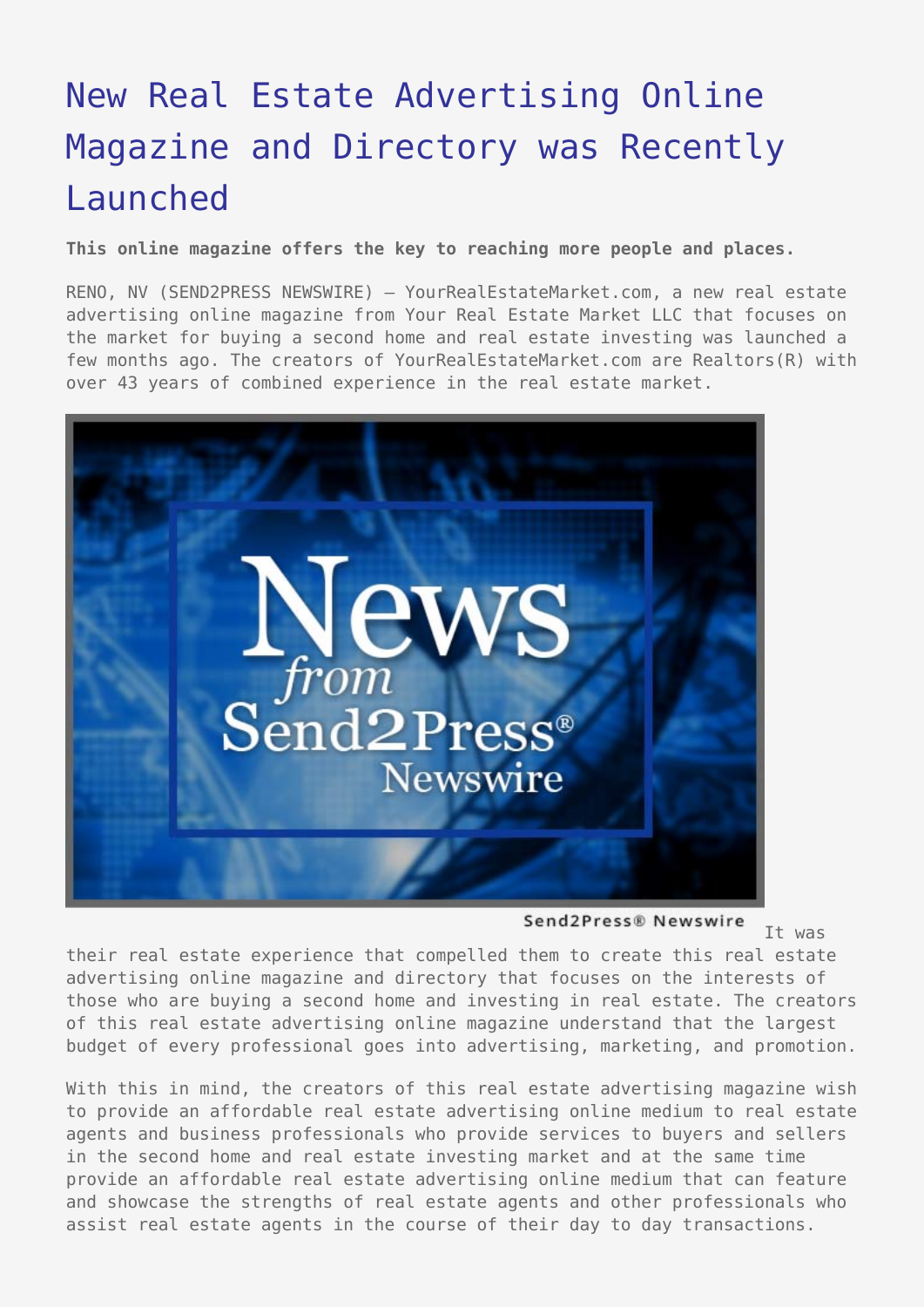YourRealEstateMarket.com already ranks in the top 10 in the major search engines using its search terms. You can find it in Google, MSN, Yahoo, and other search engines.

This online magazine and directory is ideal for a real estate agent, mortgage professional, home inspector, accountant, intermediary, attorney, interior designer, moving company, escrow officer, home cleaning business, landscaper, licensed contractor, interior designer, or a specialty printing business. These are the professionals that YourRealEstateMarket.com had in mind that led to the birth of this real estate advertising online magazine.

Notice that its service mark is a key. It is not just a key to the second home or the investment property, but it is also a key to a new horizon in real estate advertising, marketing, and promotion. It is the key to the door that will help businesses reach more people and reach more places. It is a key that is so easy to get because YourRealEstateMarket.com made its advertising very affordable to all its fellow professionals. Paid advertisement starts as low as \$5.99 per month. It is a key that is easy to use because this real estate advertising online magazine site is user friendly.

Anyone can have a business feature hosted on the site of this real estate advertising online magazine for only \$49 per month. It is important that each business feature page be content rich instead of being a simple advertisement about one's business. The best thing about this is that this real estate advertising online magazine will provide a link to the business feature page on its home page.

Any business can advertise nationally, regionally, or locally at a very low price on its real estate advertising directory.

"I purchased a feature page for my Reno new home inspection business at YourRealEstateMarket.com just last Thursday. By Sunday evening, my business feature page on this Internet magazine already ranks in the top 10 of Google using my key phrases. I am really thrilled that I advertised my business on this new buying a second home Internet magazine," says Kevin Weintz who owns a Reno new home inspection business called Weintz Inspection Services.

Real estate agents can advertise their businesses and/or their real estate listings across the USA for as low as \$49 per month.

YourRealEstateMarket.com is currently offering FREE BASIC listings on its real estate and business directory.

Real estate agents and business professionals can now become visible by doing a feature on their businesses on this real estate advertising online magazine. Real estate agents can now advertise their listings and businesses across the USA on its real estate and business directory.

Real estate and business professionals can now use the key to reach more people and reach more places.